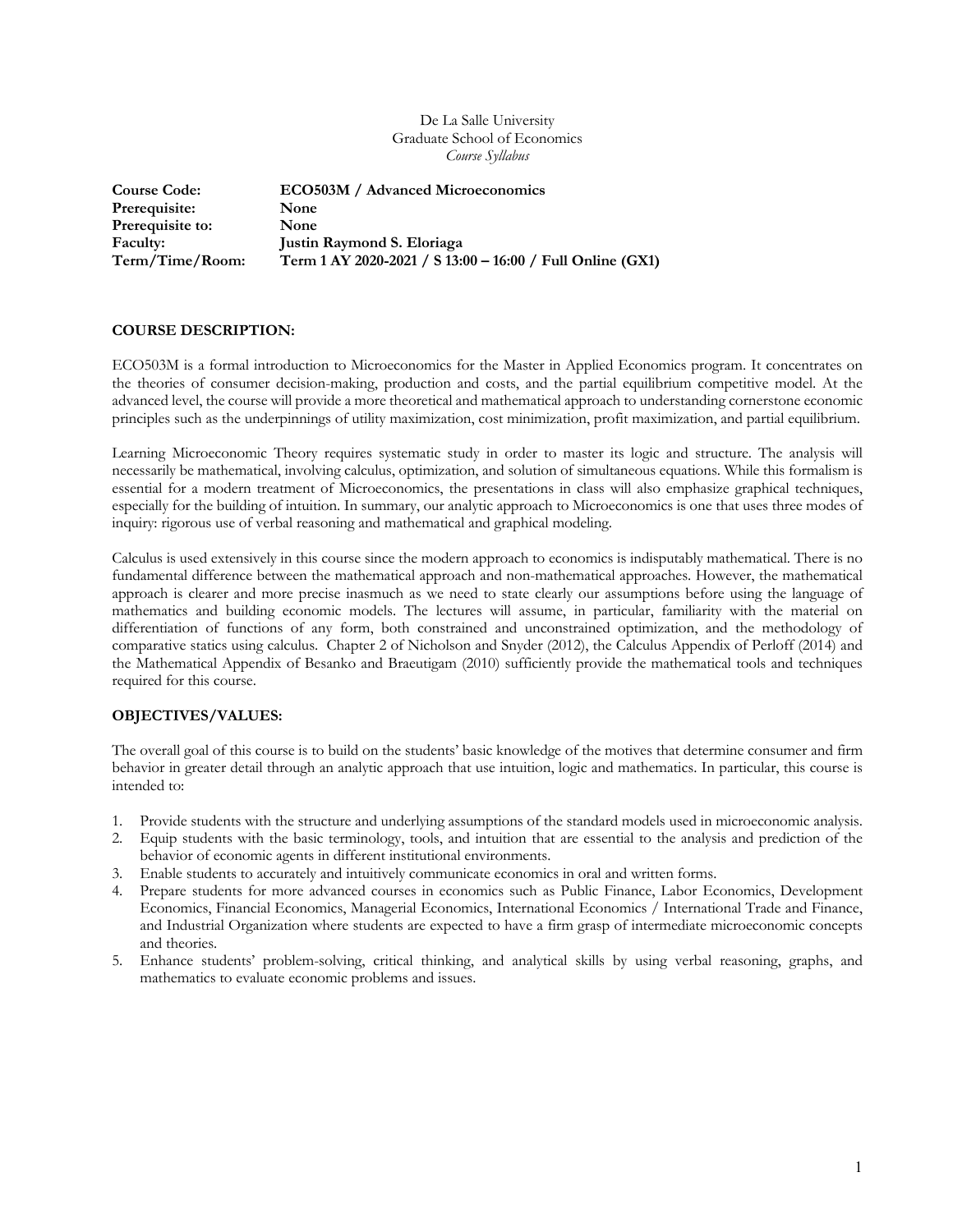# **LEARNING OUTCOMES:**

| School of Economics<br><b>Expected Lasallian</b><br>Graduate Attributes<br>(ELGAs) | Learning Outcomes                                                                                                                                                                                 |
|------------------------------------------------------------------------------------|---------------------------------------------------------------------------------------------------------------------------------------------------------------------------------------------------|
|                                                                                    | LO1: State and prove the fundamental properties of consumer behavior in modern<br>microeconomic theory.                                                                                           |
|                                                                                    | LO2: State and prove the fundamental properties of producer behavior in modern<br>microeconomic theory.                                                                                           |
| Intellectually Inquisitive                                                         | LO3: Identify and understand the implications of the assumptions that are necessary for a<br>market to be perfectly competitive.                                                                  |
|                                                                                    | LO4: Identify the economic factors that influence the number and size of firms in a perfectly<br>competitive market.                                                                              |
|                                                                                    | LO5: Construct, describe, and modify utility representations of an individual consumer's<br>preferences.                                                                                          |
|                                                                                    | LO6: Solve the consumer optimization problems and then assess how changes in the economic<br>agent's environment affect such solutions.                                                           |
| Technically proficient                                                             | LO7: Construct, describe, and modify production and cost functions.                                                                                                                               |
|                                                                                    | LO8: Solve the producer optimization problems and then assess how changes in the economic<br>agent's environment affect such solutions.                                                           |
|                                                                                    | LO9: Compare and differentiate the short-run and long-run partial equilibrium outcomes in<br>perfectly competitive markets, and assess how changes in market conditions affect these<br>outcomes. |
| Agent of positive social<br>change                                                 | LO10: Apply microeconomic models or concepts to analyze real-world problems facing<br>consumers and producers.                                                                                    |
|                                                                                    | LO11: Solve and assess the welfare effects of economic policy.                                                                                                                                    |
|                                                                                    | LO12: Explain intuitively the standard models used in microeconomic analysis.                                                                                                                     |
| Globally competitive                                                               | LO13: Develop initiative, strong work ethics and prioritization of workload.                                                                                                                      |

In the process of learning the economic way of thinking, the students are expected to improve their analytical skills, ability to solve problems, and the quality of decision-making. These skills will be tremendously useful to students in future courses in economics and in the job market. Finally, students should be able to express their analyses and appraisals in written form.

| <b>Learning Outcome</b>                                                | <b>Student Assessment Methods</b> |
|------------------------------------------------------------------------|-----------------------------------|
| LO1: State and prove the fundamental properties of Midterm Examination | Questions in Assignments 1 and 2  |
| consumer behavior in modern microeconomic theory.                      | Final Examination                 |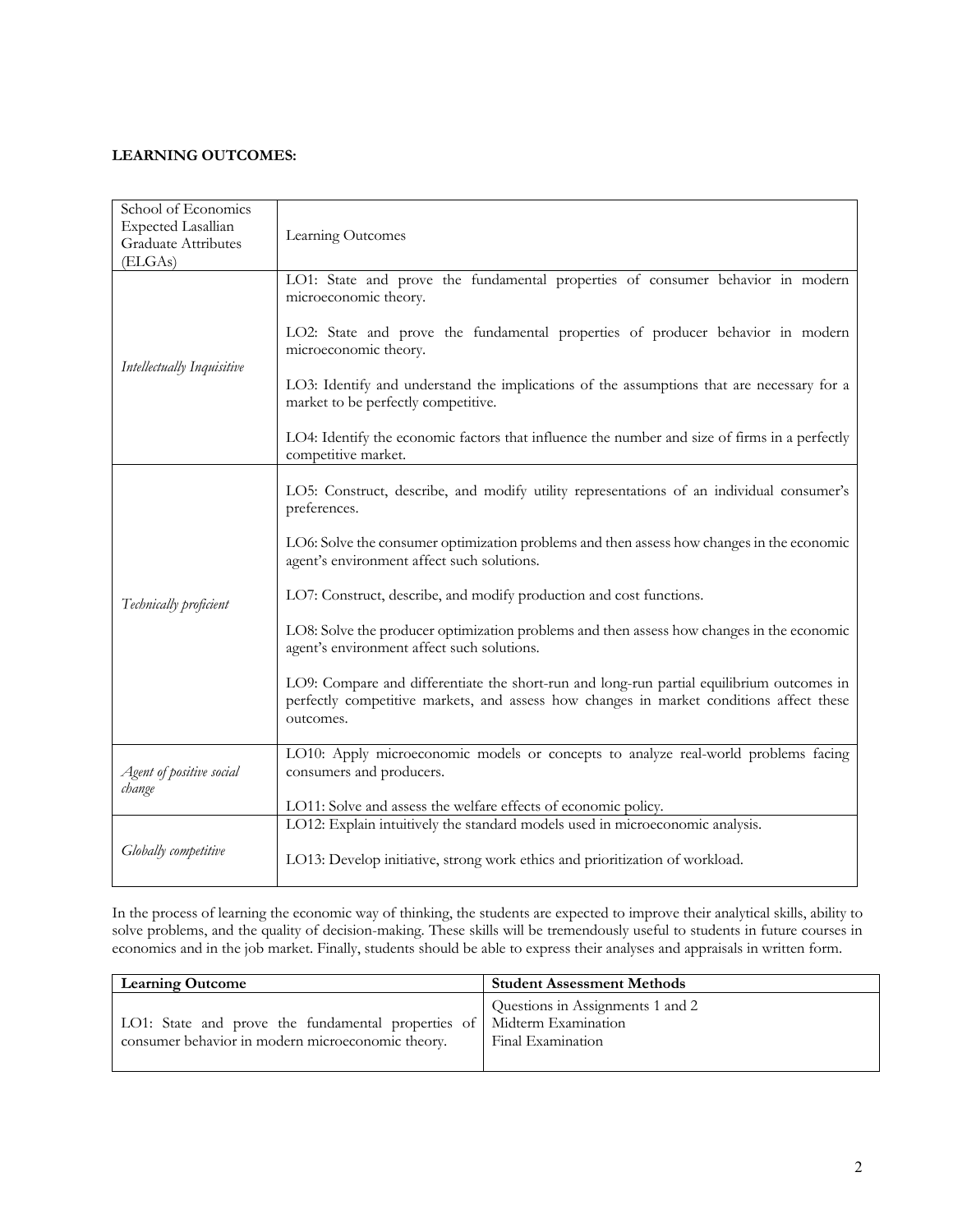| LO2: State and prove the fundamental properties of<br>producer behavior in modern microeconomic theory.                                                                                              | Questions in Assignment 2<br>Final Examination                               |
|------------------------------------------------------------------------------------------------------------------------------------------------------------------------------------------------------|------------------------------------------------------------------------------|
| LO3: Identify and understand the implications of the<br>assumptions that are necessary for a market to be perfectly<br>competitive.                                                                  | Questions in Assignment 2<br>Final Examination                               |
| LO4: Identify the economic factors that influence the<br>number and size of firms in a perfectly competitive market.                                                                                 | Questions in Assignment 2<br>Final Examination                               |
| LO5:<br>Construct,<br>describe,<br>utility<br>and<br>modify<br>representations of an individual consumer's preferences.                                                                              | Questions in Assignment 1<br>Midterm Examination                             |
| LO6: Solve the consumer optimization problems and then<br>assess how changes in the economic agent's environment<br>affect such solutions.                                                           | Questions in Assignments 1 and 2<br>Midterm Examination<br>Final Examination |
| LO7: Construct, describe, and modify production and cost<br>functions.                                                                                                                               | Questions in Assignment 2<br>Final Examination                               |
| LO8: Solve the producer optimization problems and then<br>assess how changes in the economic agent's environment<br>affect such solutions.                                                           | Questions in Assignment 2<br>Final Examination                               |
| LO9: Compare and differentiate the short-run and long-run<br>partial equilibrium outcomes in perfectly competitive<br>markets, and assess how changes in market conditions<br>affect these outcomes. | Questions in Assignment 2<br>Final Examination                               |
| LO10: Apply microeconomic models or concepts to<br>analyze real-world problems facing consumers and<br>producers.                                                                                    | Questions in Assignments 1 and 2<br>Midterm Examination<br>Final Examination |
| LO11: Solve and assess the welfare effects of economic<br>policy.                                                                                                                                    | Questions in Assignments 1 and 2<br>Midterm Examination<br>Final Examination |
| LO12: Explain intuitively the standard models used in<br>microeconomic analysis.                                                                                                                     | Assignments 1 and 2                                                          |
| LO13: Develop initiative, strong work ethics and<br>prioritization of workload.                                                                                                                      | Assignments 1 and 2<br>Midterm Examination<br>Final Examination              |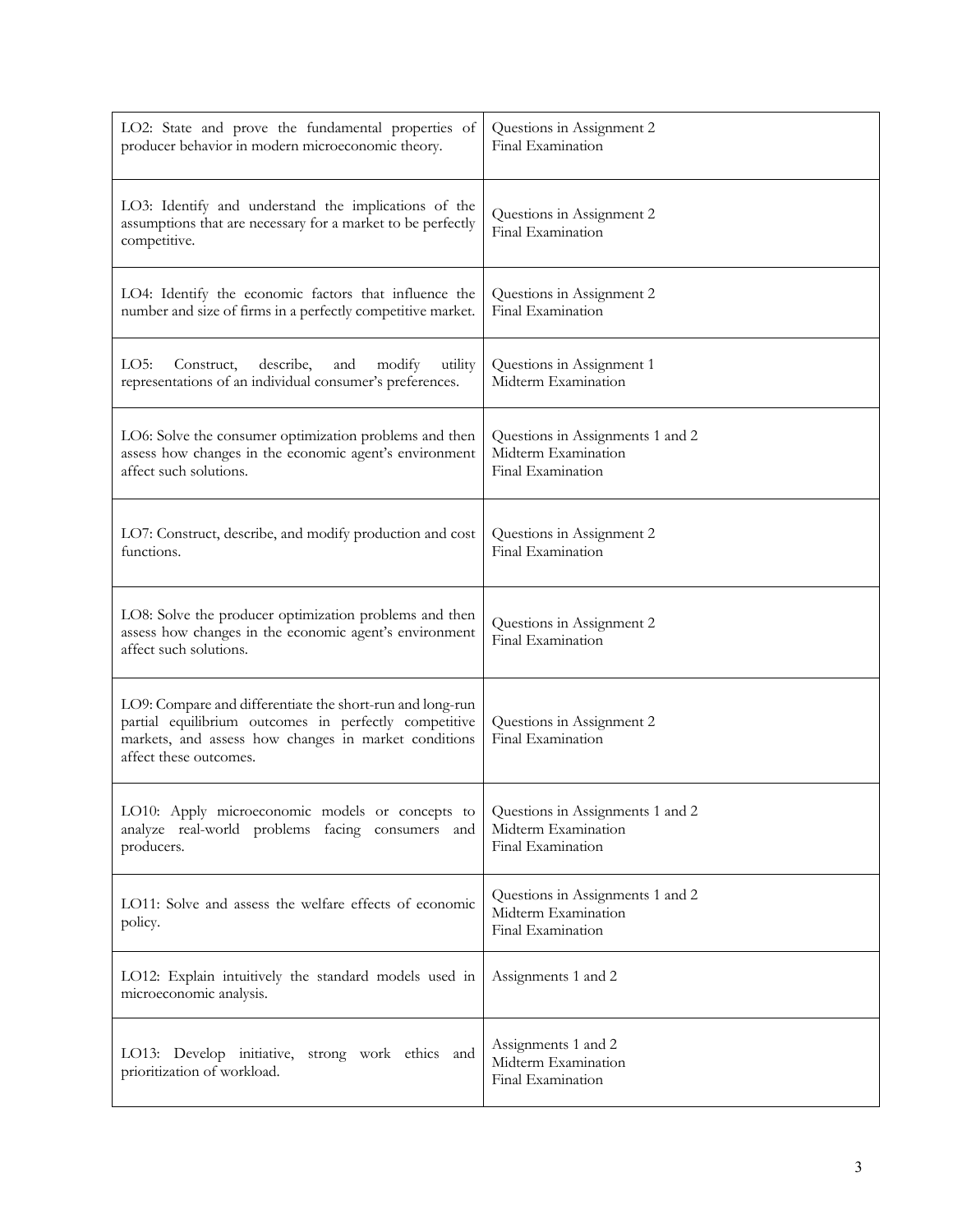# **LEARNING PLAN:**

| Learning<br><b>Outcome</b>                | Week           | Topic                                       | <b>Learning Activities</b>                                                                                                                                                                                                                                                                   |
|-------------------------------------------|----------------|---------------------------------------------|----------------------------------------------------------------------------------------------------------------------------------------------------------------------------------------------------------------------------------------------------------------------------------------------|
|                                           |                | Mathematical Review                         | Reading assignment (Fourth Hour):<br>Nicholson and Snyder, Chs. 1, 2 (pp. 21-63)<br>Besanko and Braeutigam, Mathematical Appendix<br>(pp. 729-748)                                                                                                                                           |
|                                           | $\mathbf{1}$   | Introduction                                |                                                                                                                                                                                                                                                                                              |
|                                           |                | Theory of Consumer Behavior                 |                                                                                                                                                                                                                                                                                              |
| LO1<br>LO2<br>LO <sub>5</sub>             | $\mathbf{1}$   | Preferences and Utility                     | Lecture, Recitation, Discussion (In-class)<br>Workout of assigned problems, Reading<br>assignment (Fourth Hour):<br>Problem Set 1<br>Assignment 1<br>Lecture Notes Section I<br>Varian, Chs. 3, 4<br>Nicholson and Snyder, Ch. 3<br>Besanko and Braeutigam, Ch. 3                            |
| LO1<br>LO2<br>LO6<br>LO10<br>LO12<br>LO13 | 2              | Utility Maximization, Choice, and<br>Demand | Lecture, Recitation, Discussion (In-class)<br>Workout of assigned problems, Reading<br>assignment (Fourth Hour):<br>Problem Set 1<br>Assignment 1<br>Lecture Notes Section I<br>Varian, Chs. 2, 5, 6<br>Nicholson and Snyder, Ch. 4<br>Besanko and Braeutigam, Ch. 4                         |
| LO <sub>6</sub>                           | 3              | Income and Substitution Effects             | Lecture, Recitation, Discussion (In-class)<br>Workout of assigned problems, Reading<br>assignment (Fourth Hour):<br>Problem Set 1<br>Assignment 1<br>Lecture Notes Section I<br>Varian, Ch. 8<br>Nicholson and Snyder, Ch. 4<br>Besanko and Braeutigam, Ch. 4<br>Nicholson and Snyder, Ch. 5 |
| LO10<br>LO12<br>LO13                      | $\overline{4}$ | Demand Relationships among<br>Goods         | Lecture, Recitation, Discussion (In-class)<br>Workout of assigned problems, Reading<br>assignment (Fourth Hour):<br>Problem Set 1<br>Assignment 1<br>Lecture Notes Section I<br>Nicholson and Snyder, Ch. 6<br>Besanko and Braeutigam, Ch. 5                                                 |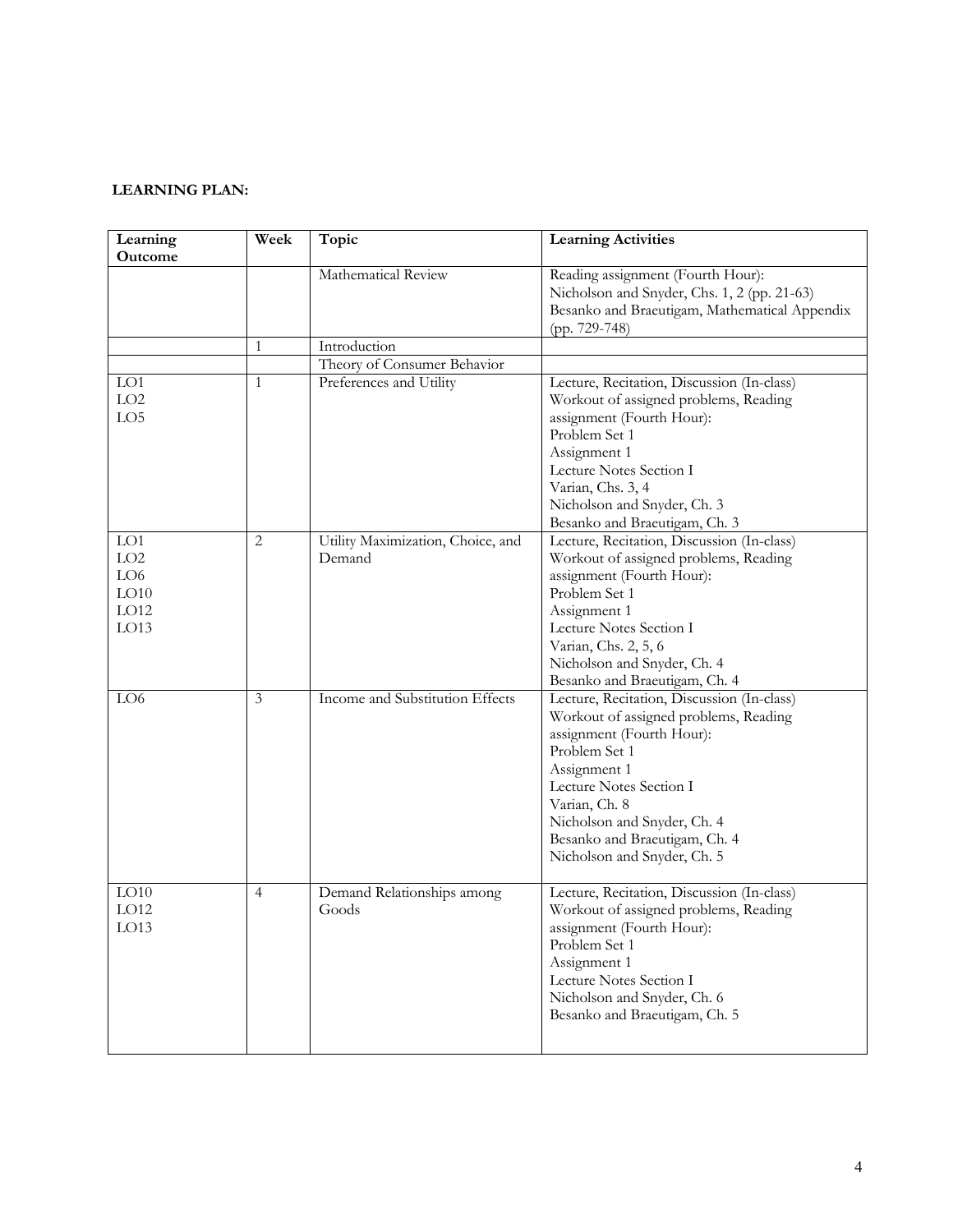|                  | 5              |                            |                                                                  |
|------------------|----------------|----------------------------|------------------------------------------------------------------|
|                  |                | Demand Relationships among | Lecture, Recitation, Discussion (In-class)                       |
|                  |                | Goods                      | Workout of assigned problems, Reading                            |
|                  |                |                            | assignment (Fourth Hour):                                        |
|                  |                |                            |                                                                  |
|                  |                |                            | Problem Set 1                                                    |
|                  |                |                            | Assignment 1                                                     |
|                  |                |                            | Lecture Notes Section I                                          |
|                  |                |                            |                                                                  |
|                  |                |                            | Nicholson and Snyder, Ch. 6                                      |
|                  |                |                            | Besanko and Braeutigam, Ch.5                                     |
|                  |                |                            | Lecture, Recitation, Discussion (In-class)                       |
|                  |                |                            |                                                                  |
|                  |                |                            |                                                                  |
|                  |                | Measurement of Welfare and | Workout of assigned problems, Reading                            |
|                  |                | Consumer Surplus           | assignment (Fourth Hour):                                        |
|                  |                |                            | Problem Set 1                                                    |
|                  |                |                            |                                                                  |
|                  |                |                            | Assignment 1                                                     |
|                  |                |                            | Lecture Notes Section I                                          |
|                  |                |                            | Varian, Ch. 14 (14.1 to 14.9)                                    |
|                  |                |                            |                                                                  |
|                  |                |                            | Nicholson and Snyder, Ch. 6                                      |
|                  |                |                            | Besanko and Braeutigam, Ch.5                                     |
|                  |                |                            | Dumagan and Mount (1997)                                         |
|                  |                |                            |                                                                  |
|                  |                |                            | Manalo-Macua (2007)                                              |
|                  |                |                            | Sakai et al. (2017)                                              |
| LO <sub>5</sub>  | 6              |                            |                                                                  |
| LO <sub>6</sub>  |                |                            |                                                                  |
|                  |                |                            |                                                                  |
| LO7              |                | Midterm Examination        |                                                                  |
| LO10             |                |                            |                                                                  |
| LO11             |                |                            |                                                                  |
|                  |                |                            |                                                                  |
| LO12             |                |                            |                                                                  |
| LO13             |                |                            |                                                                  |
|                  |                | Theory of the Firm         |                                                                  |
| LO7              | 7              | Production Functions       | Lecture, Recitation, Discussion (In-class)                       |
|                  |                |                            |                                                                  |
|                  |                |                            | Workout of assigned problems, Reading                            |
|                  |                |                            | assignment (Fourth Hour):                                        |
|                  |                |                            | Problem Set 2                                                    |
|                  |                |                            |                                                                  |
|                  |                |                            | Assignment 2                                                     |
|                  |                |                            | Lecture Notes Section II                                         |
|                  |                |                            | Varian, Ch. 19                                                   |
|                  |                |                            |                                                                  |
|                  |                |                            | Nicholson and Snyder, Ch. 9                                      |
|                  |                |                            | Besanko and Braeutigam, Ch.6                                     |
|                  | 8              |                            |                                                                  |
| LO7              |                | Production Functions       | Lecture, Recitation, Discussion (In-class)                       |
| LO10             |                |                            | Workout of assigned problems, Reading                            |
| LO <sub>12</sub> |                |                            | assignment (Fourth Hour):                                        |
|                  |                |                            |                                                                  |
| LO13             |                |                            | Problem Set 2                                                    |
|                  |                |                            | Assignment 2                                                     |
|                  |                |                            | Lecture Notes Section II                                         |
|                  |                |                            | Varian, Chs. 21, 22                                              |
|                  |                |                            |                                                                  |
|                  |                |                            | Nicholson and Snyder, Ch. 10                                     |
|                  |                |                            | Besanko and Braeutigam, Ch. 7, 8                                 |
|                  |                |                            |                                                                  |
| LO8              | $\overline{Q}$ | Cost Functions             | Lecture, Recitation, Discussion (In-class)                       |
|                  |                |                            |                                                                  |
|                  |                |                            | Workout of assigned problems, Reading                            |
|                  |                |                            | assignment (Fourth Hour):                                        |
|                  |                |                            |                                                                  |
|                  |                |                            |                                                                  |
|                  |                |                            | Problem Set 2                                                    |
|                  |                |                            | Assignment 2                                                     |
|                  |                |                            |                                                                  |
|                  |                |                            | Lecture Notes Section II                                         |
|                  |                |                            | Varian, Chs. 21, 22                                              |
|                  |                |                            | Nicholson and Snyder, Ch. 10<br>Besanko and Braeutigam, Ch. 7, 8 |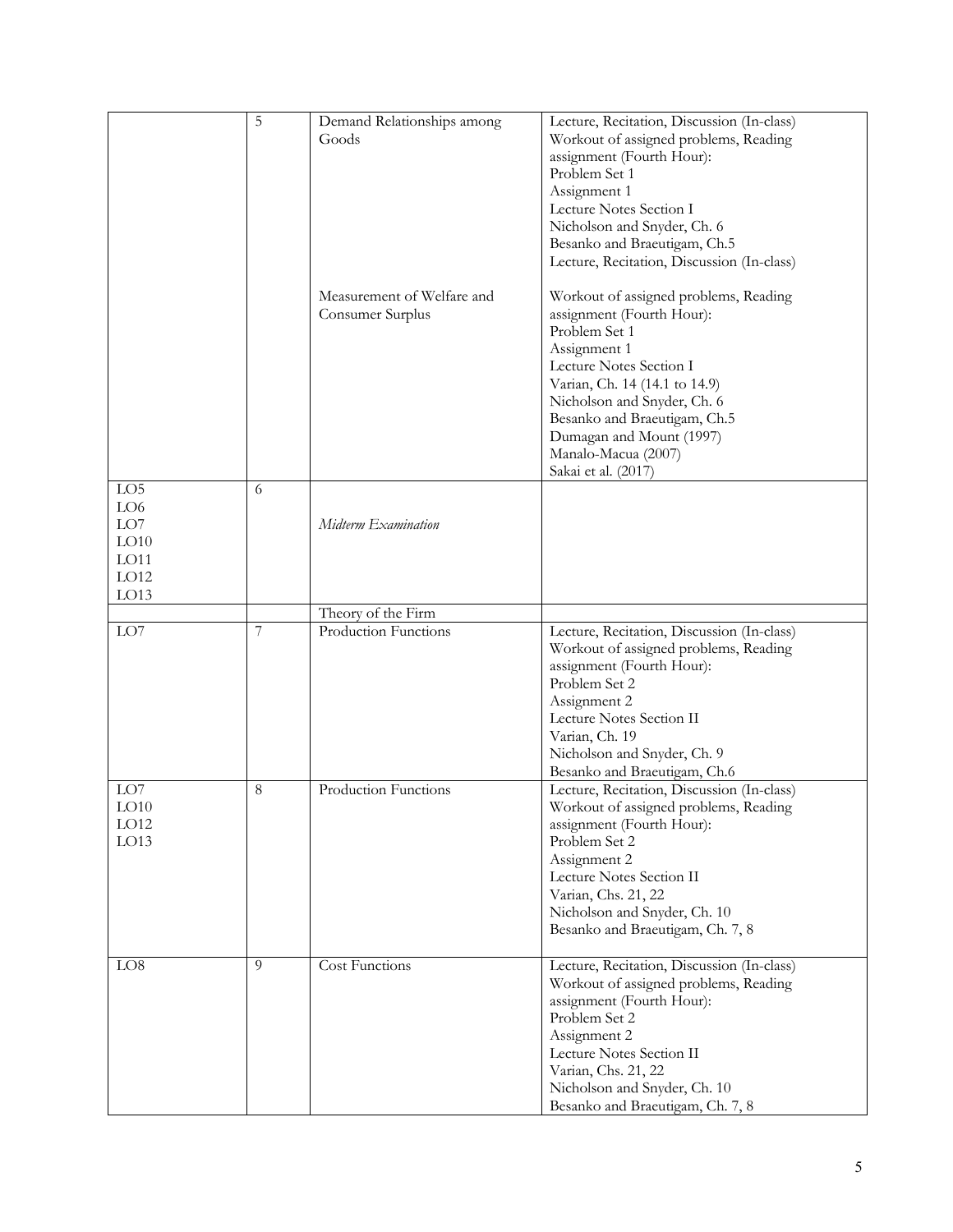| $\rm LO2$<br>LO6<br>LO7<br>LO8<br>LO10<br>LO11<br>LO13                                     | 10 | Cost Functions                                                       | Lecture, Recitation, Discussion (In-class)<br>Workout of assigned problems, Reading<br>assignment (Fourth Hour):<br>Problem Set 2<br>Assignment 2<br>Lecture Notes Section II<br>Varian, Chs. 21, 22<br>Nicholson and Snyder, Ch. 10<br>Besanko and Braeutigam, Ch. 7 and 8     |
|--------------------------------------------------------------------------------------------|----|----------------------------------------------------------------------|---------------------------------------------------------------------------------------------------------------------------------------------------------------------------------------------------------------------------------------------------------------------------------|
|                                                                                            |    | Competitive Markets:<br>The Partial Equilibrium<br>Competitive Model |                                                                                                                                                                                                                                                                                 |
| LO <sub>3</sub><br>LO4<br>LO <sub>9</sub><br>LO10<br>LO12<br>LO13                          | 11 | Partial Equilibrium Competitive<br>Model                             | Lecture, Recitation, Discussion (In-class)<br>Workout of assigned problems, Reading<br>assignment (Fourth Hour):<br>Problem Set 3<br>Assignment 2<br>Lecture Notes Section III<br>Varian, Chs. 23, 24, 20<br>Nicholson and Snyder, Chs. 11, 12<br>Besanko and Braeutigam, Ch. 9 |
| LO10<br>LO12<br>LO13                                                                       | 12 | Partial Equilibrium Competitive<br>Model                             | Lecture, Recitation, Discussion (In-class)<br>Workout of assigned problems, Reading<br>assignment (Fourth Hour):<br>Problem Set 3<br>Assignment 2<br>Lecture Notes Section III<br>Varian, Chs. 23, 24, 20<br>Nicholson and Snyder, Chs. 11, 12<br>Besanko and Braeutigam, Ch. 9 |
|                                                                                            | 13 | Partial Equilibrium Competitive<br>Model                             | Lecture, Recitation, Discussion (In-class)<br>Workout of assigned problems, Reading<br>assignment (Fourth Hour):<br>Problem Set 3<br>Lecture Notes Section III<br>Varian, Chs. 23, 24, 20<br>Nicholson and Snyder, Ch. 11, 12<br>Besanko and Braeutigam, Ch. 9                  |
| LO3<br>LO4<br>LO6<br>${\rm LO7}$<br>${\rm LO}8$<br>LO <sub>9</sub><br>LO10<br>LO11<br>LO13 | 14 | Final Examination<br>Grade Consultation Day                          |                                                                                                                                                                                                                                                                                 |
|                                                                                            |    |                                                                      |                                                                                                                                                                                                                                                                                 |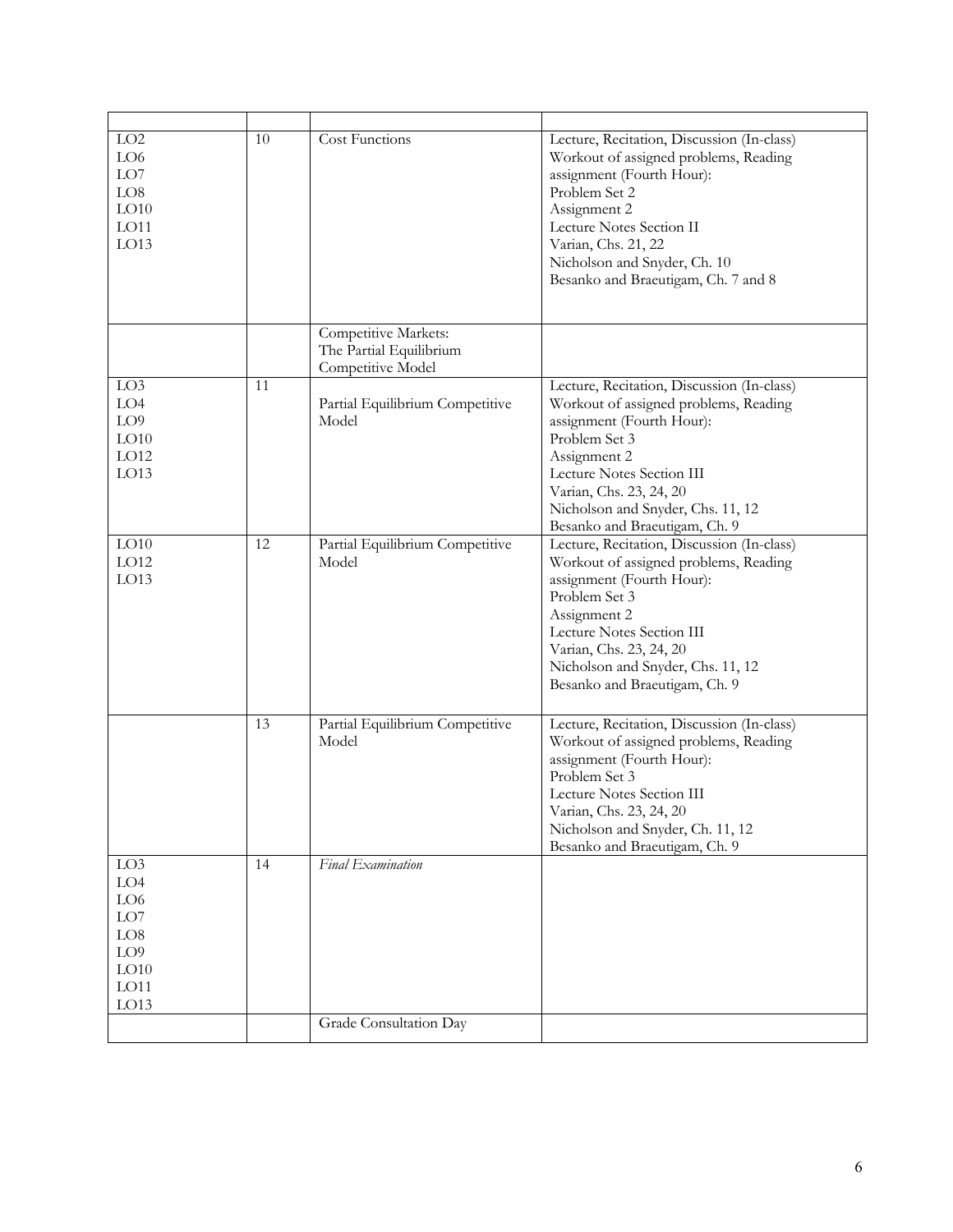## **ASSESSMENT/EVALUATION:**

In order to pass this course the student must achieve an overall mark of 2.0. The details of each assessment item are shown below.

| <b>Student Assessment Items</b> | Due Date | Weighting | <b>Learning Outcomes</b>                       |
|---------------------------------|----------|-----------|------------------------------------------------|
| 1. Assignments                  |          |           |                                                |
| Assignment 1                    | Week 5   | 25%       | LO1, LO5, LO10, LO12, LO13                     |
| Assignment 2                    | Week 13  | 25%       | LO1, LO5, LO6, LO10, LO11, LO12, LO13          |
| 2. Examinations                 |          |           |                                                |
| Midterm Examination             | Week 6   | 25%       | LO1, LO5, LO6, LO7, LO10, LO11, LO13           |
| Final Examination               | Week 14  | 25%       | LO3, LO4, LO6, LO7, LO8, LO9, LO10, LO11, LO13 |

| <b>Grading Scheme</b> |     |
|-----------------------|-----|
| $96 - 100.0$          | 4.0 |
| $90 - 95.99$          | 3.5 |
| 84 - 89.99            | 3.0 |
| 78 - 83.99            | 2.5 |
| 72 - 77.99            | 2.0 |
| $66 - 71.99$          | 1.5 |
| $60 - 65.99$          | 1.0 |
| Below 60              | 0.0 |

#### **Assessment Item 1 – Assignments**

Students will be given assignments that tackle the application of the concepts and techniques that are currently being discussed in class or to be discussed soon. Students are expected to have read the appropriate references before tackling each assignment. The references for each assignment are shown in the Schedule of Assignments (last two pages of this syllabus).

These assignments are a group effort (*maximum of 2 students per group*) and thus there should only be one set of solutions per group. You can always drop your group mate from any assignment if you believe that he/she did not make any substantial contribution to the assignment. You can also change your group mate for any succeeding assignments. *You are not allowed to consult with nor be consulted by your classmates from other groups*. A FINAL GRADE OF 0.0 WILL BE GIVEN TO THE STUDENTS WHOSE REPORTS ARE PROVEN TO BE COPIES (IN FULL OR IN PART) OF EACH OTHER.

*Be sure to show the theoretical justification or basis for your answer to each question in this assignment.* You should start each answer with a brief discussion of the basis for your answer. The basis is usually an economic concept, a definition, or a set of conditions that provides the framework for your answer. Do not just turn in mathematical expressions and numbers! *No explanation and basis, No credit*.

Your answers should be word processed (*MSWord* or *Pages* or *LaTeX*) on A4-size or Letter size document with 1 inch margin all around. You can generate equations using the application *MathType* or you may use Microsoft Word's built-in equation editor as well. Graphs can be generated using *Mathematica*, *MSWord* or *MSExcel*. Your answers shall be submitted in PDF file format.

A hard copy of your assignment should be submitted in class on the due date (see the Schedule of Assignments on the last page of the syllabus). This will be collected at the beginning of the class. Submissions after the first 5 minutes of the start of the class will not be accepted nor given credit. Any student may be asked to present and discuss his/her group's solutions in class. The schedule of oral presentation of answers to the assignments is given in the Learning Plan.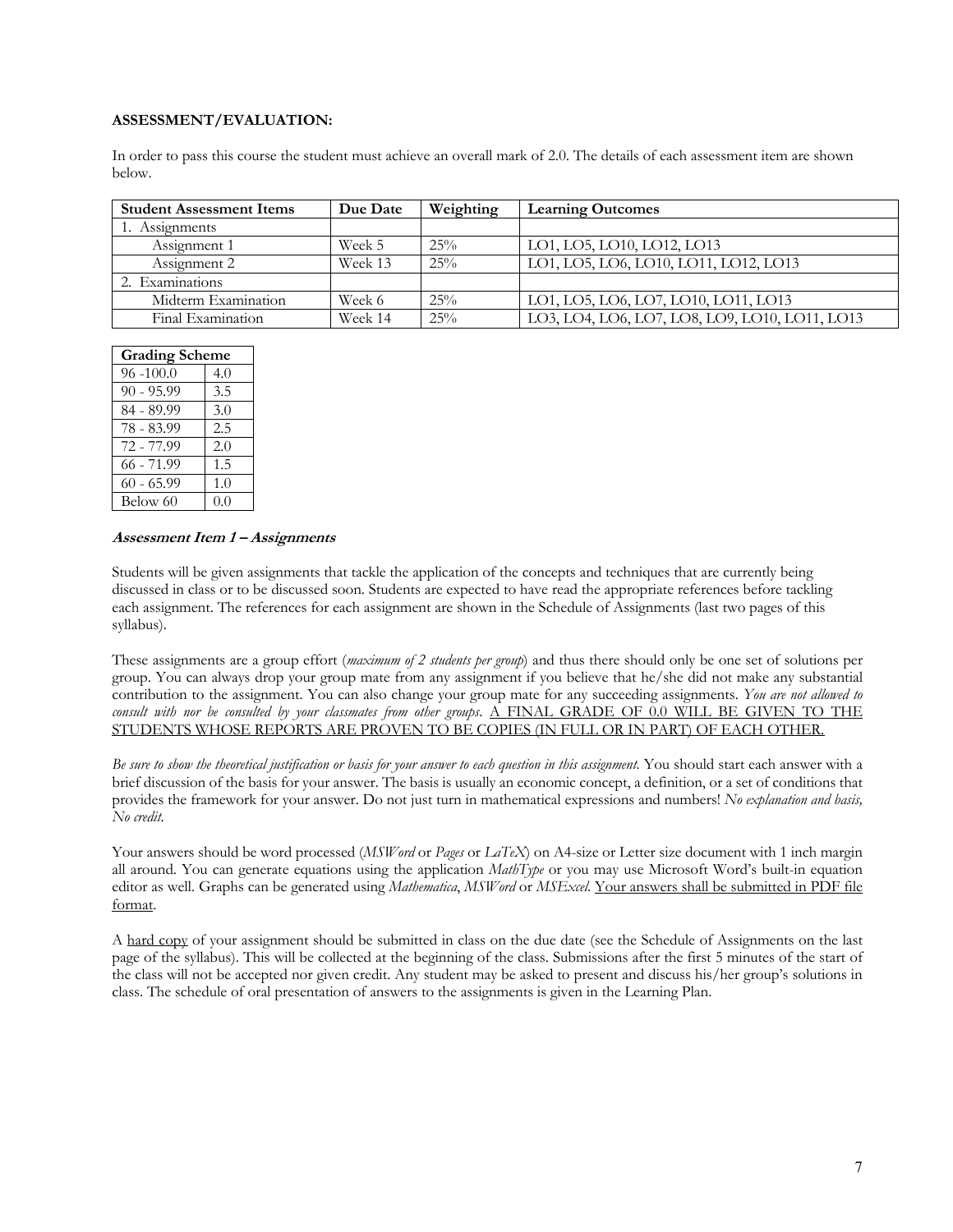## **Assessment Item 2 – Examinations**

Students must answer a midterm and a final examination.

Each exam will include problems like those in the assignments and the practice problem sets and will emphasize your problem solving and communication skills. Therefore, an excellent preparation for the examinations is to solve the relevant practice problem sets.

*Practice Problem Sets*: Students will be provided with five topical Practice Problem Sets to supplement the lecture on the topics up for discussion. These problem sets will require skills in algebra and calculus as well as some graphing skills. Learning-By-Doing is an important part of the learning the materials in this course. The crucial test of your understanding is solving problems. Because you will only develop a firm grasp of the subject matter by solving problems, you should do as many problems as you can. Some of the problems are relatively easy, while others will require considerable thought. The more difficult problems are worth the effort since they ensure your mastery of Microeconomics. Do not get discouraged if you get stuck on a problem. This is to be expected. Problems will become easier if you stick to it. Consult the relevant part of the required textbooks or your lecture notes. You will see that if you read the material properly, you will know how to solve most of the problems you meet. Although it is not required that the solutions to these problems be submitted, you are expected to have answered them prior to the relevant lectures as they will form the basis of professor-student interaction during the lectures. Solving these problem sets will improve your comprehension of the lecture material and performance on the exams and ensure success in the course. *Do not just focus on the numerical solution when answering each question in the problem sets. Your overall solution must include a brief discussion of the economic basis and the basic steps associated with arriving at the solution*. The more problems you do the easier you will find the exams. This does not mean, however, that you should memorize answers. Obviously, it is not a good idea to wait until a few days before the exam; rather you should begin working on the solutions to the relevant problem sets so that you can effectively prepare for the examinations.

Be sure to show the theoretical justification or basis for your answer to each question in any examination. You should start each answer with the basis for your answer. The basis is usually an economic concept, a definition, or a set of conditions that provides the framework for your answer. Do not just turn in mathematical expressions and numbers. No explanation and basis, no credit.

A make-up for any missed midterm exam will be given provided that the student submits documentation indicating that his/her absence is officially approved by the University.

*Academic Honesty*: Students are expected to know and abide by the University's Guidelines on Academic Honesty that can be found at https://www.dlsu.edu.ph/wp-content/uploads/pdf/osa/student-handbook.pdf.

# **LEARNING RESOURCES:**

Lecture Notes in Microeconomic Theory I – Angelo A. Unite, Ph.D

| Practice Problem Sets: | Problem Set 1 – Consumer Theory                        |
|------------------------|--------------------------------------------------------|
|                        | Problem Set $2 -$ Theory of the Firm                   |
|                        | Problem Set 3 – Partial Equilibrium Competitive Market |

#### *Articles:*

- Austria, M. and J. Pagaduan, Assessing the impact of the Philippine sin tax reform Law on the demand for cigarettes, DLSU-AKI Working Paper Series 2018-03-051, March 2018.
- Ballesteros, M., The dynamics of housing demand in the Philippines: Income and lifecycle effects, Philippine Institute for Development Studies Research Paper Series No. 2002-01.
- Dumagan, J. and T. Mount, 1997, Approximating compensated income from ordinary demand functions, Economics Letters 55, 191-201.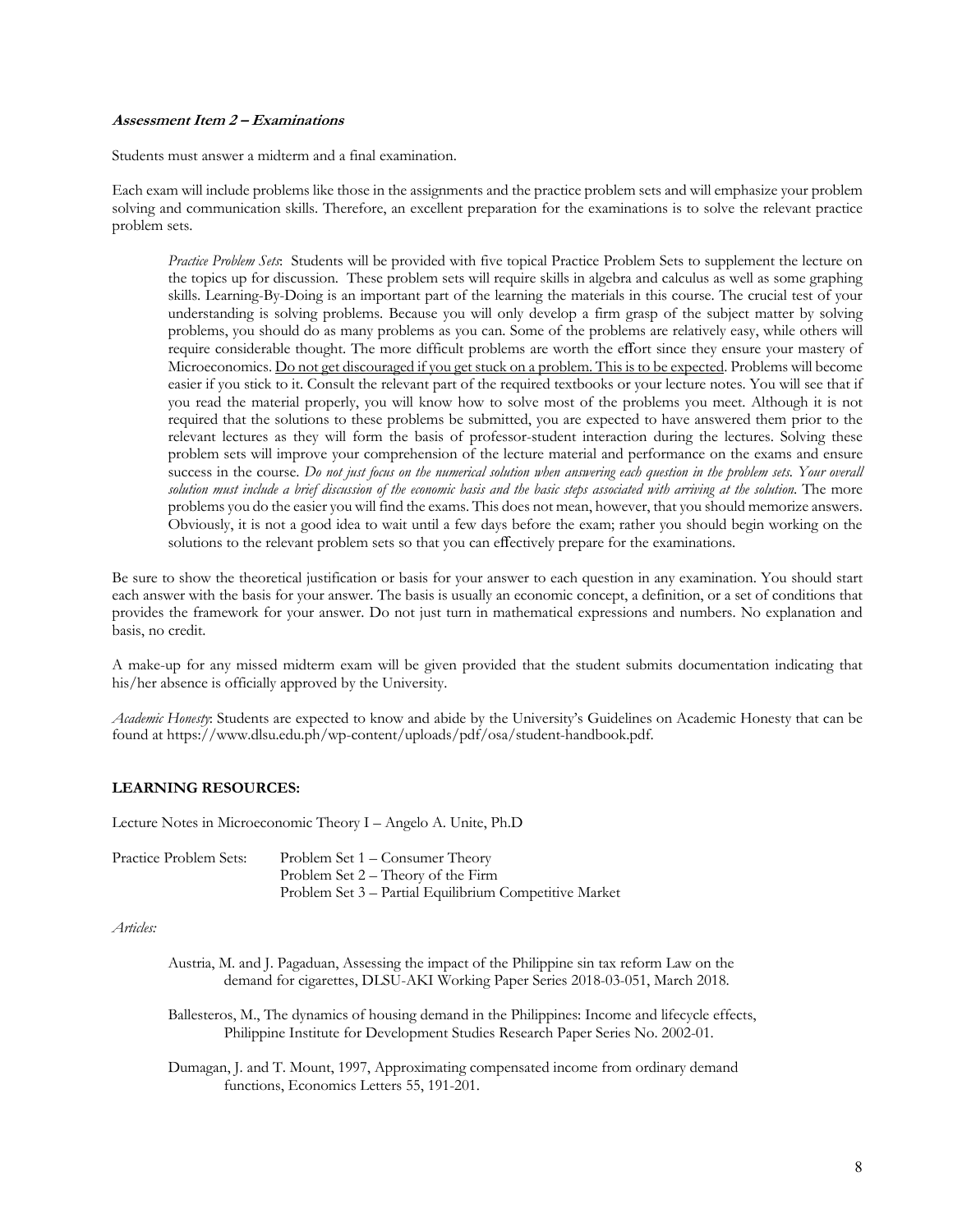- Koirala, K., A. Mishra, and S. Mohanty, Determinants of rice productivity and technical efficiency in the Philippines, Paper presented at the Southern Agricultural Economics Association (SAEA) Annual Meeting, Dallas, TX, February 1-4, 2014.
- Manalo-Macua, W., 2007, Distributional implications of power sector reforms in the Philippines, The Philippine Review of Economics 44(1), 65-97.
- Rufino, C., 2006, Estimating the degree Cost functions of the Philippines public and private Higher education institutions, Asia Pacific Education Review 7(1), 1-9.
- Sakai, Y., J. Estudillo, N. Fuwa, Y. Higuchi, and Y. Sawada, 2017, Do natural disasters affect the poor disproportionately? Price change and welfare impact in the aftermath of typhoon Milenyo in the rural Philippines, World Development 94, 16-26.
- Yorobe, J. and C. Quicoy, 2006, Economic impact of Bt corn in the Philippines, The Philippine Agricultural Scientis 89(3), 258-267.

## **Textbooks:**

| Required:      | Besanko, D. and R. Braeutigam, Microeconomics, 5th Edition, NJ: John            |
|----------------|---------------------------------------------------------------------------------|
|                | Wiley & Sons, Inc., 2013.                                                       |
|                | Nicholson, W. and C. Snyder, Microeconomic Theory: Basic Principles and         |
|                | Extensions, 12th Edition, Boston, MA: Cengage Learning, 2017.                   |
|                | Varian, H., Intermediate Microeconomics with Calculus, First Edition, New       |
|                | <u>York: W. W. Norton &amp; Company, Inc., 2014.</u>                            |
|                |                                                                                 |
| Supplementary: | Perloff, J., Microeconomics, 6 <sup>th</sup> Edition, MA: Addison-Wesley, 2012. |

All course materials including my lecture notes, reference materials, problem sets, assignments, and the syllabus through your CANVAS account or through the group GDrive. You must regularly open your CANVAS account to ensure that you receive my intermittent course-related announcements and reminders.

#### **CONTACT AND CONSULTATION HOURS:**

| Contact:            | justin.eloriaga@dlsu.edu.ph                                                         |
|---------------------|-------------------------------------------------------------------------------------|
| Office:             | L223 (Mezzanine)                                                                    |
| Consultation hours: | H $(18:30 - 19:30)$                                                                 |
|                     | By appointment. It is best that the student sets up an appointment at least one day |
|                     | ahead.                                                                              |

#### **SCHEDULE OF ASSIGNMENTS:**

| <b>Assignment Number</b>       | <b>Topics Covered</b>           | References                          |
|--------------------------------|---------------------------------|-------------------------------------|
| <b>ASSIGNMENT1</b>             | - Utility Functions             | - Lecture Notes: Theory of Consumer |
|                                | - Indifference Curves           | Behavior Parts 1 to 2               |
| Week $6 - Or$ Otherwise Stated | - Marginal Rate of Substitution | - Nicholson and Snyder: Ch. 3       |
|                                | - Budget Line                   | - Perloff: Chs. 2.2, 3              |
|                                | - Optimization                  | - Besanko and Brauetigam: Chs. 2, 3 |
|                                | - Marshallian Demand Functions  |                                     |
|                                | - Indirect Utility Function     | - Lecture Notes: Theory of Consumer |
|                                | - Roy's Identity                | Behavior Parts 2 to 3.5             |
|                                | - Expenditure Minimization      | - Nicholson and Snyder: Chs. 4, 5   |
|                                | - Hicksian Demand Functions     | - Perloff: Ch. 4                    |